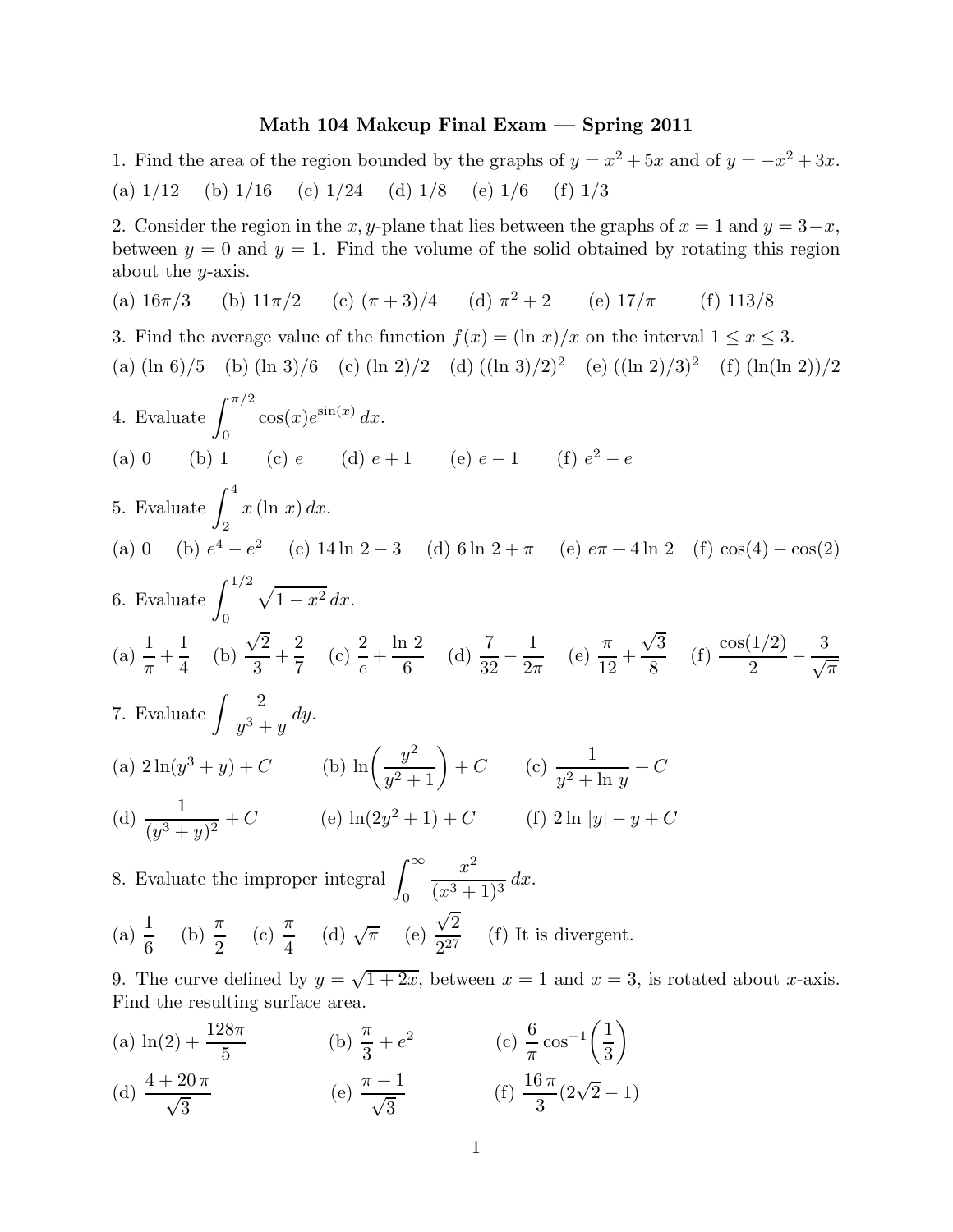10. Consider the region in the first quadrant that lies below the graph of  $y = sin(x^2) +$  $\cos(x^2)$ , to the left of  $x = \sqrt{\pi/2}$ . Let A be the area of this region. Then the x-coordinate of the center of mass of this region is

(a) 
$$
\frac{1}{A}
$$
 (b)  $\frac{2}{A}$  (c)  $A\sqrt{2}$  (d)  $\frac{\pi}{3}$  (e)  $\frac{\pi}{2A}$  (f)  $\frac{A}{\sqrt{\pi}-1}$ 

11. Suppose that a certain probability density function  $f(x)$  is given by:

$$
f(x) = \frac{Ax}{(1+x^2)^2} \text{ for } x \ge 0; \ \ f(x) = 0 \text{ for } x \le 0,
$$

for some constant A. Then the probability that the corresponding random variable lies between  $-1$  and 1 is:

(a)  $1/e$  (b)  $1/\pi$  (c)  $1/2$  (d)  $2/3$  (e)  $\pi$  (f)  $1/\sqrt{2}$ 

12. Determine the limit of the sequence  $x_n = \frac{(-3.14)^n}{\pi^n}$  $\frac{n+1}{\pi^n}$  as  $n \to \infty$ . (a) 0 (b) ln 2 (c)  $1/\pi$  (d)  $\sqrt{2}-1$  (e) ln( $\pi/2$ ) (f) The limit does not exist.

> 2  $\overline{n}$

- 13. The series 1 − 1  $\frac{1}{2^2}$  + 1  $\frac{1}{3^2}$  – 1  $\frac{1}{4^2}$  + 1  $\frac{1}{5^2}$  – 1  $\frac{1}{6^2} + \cdots$
- (a) converges to a sum between  $1/2$  and  $3/4$ .
- (b) converges to a sum between 3/4 and 1.
- (c) converges to a sum between 1 and 2.
- (d) converges to a sum that is greater than 2.
- (e) converges to a negative sum.
- (f) diverges.

14. The series 
$$
\sum_{n=2}^{\infty} \frac{2}{n \ln(n)}
$$

(a) converges by comparison with  $\sum_{n=1}^{\infty}$  $n=2$  . (b) diverges by comparison with  $\sum_{n=1}^{\infty}$  $n=2$ 2 n

.

- (c) converges by the ratio test. (d) diverges by the ratio test.
- (e) converges by the integral test. (f) diverges by the integral test.

15. The series 
$$
\sum_{n=1}^{\infty} \frac{n!}{e^n}
$$

- (a) converges by the p-test.
- (b) diverges by the p-test.
- (c) converges because the terms approach zero.
- (d) diverges because the terms do not approach zero.
- (e) converges by the alternating series test.
- (f) diverges by the alternating series test.
- 2